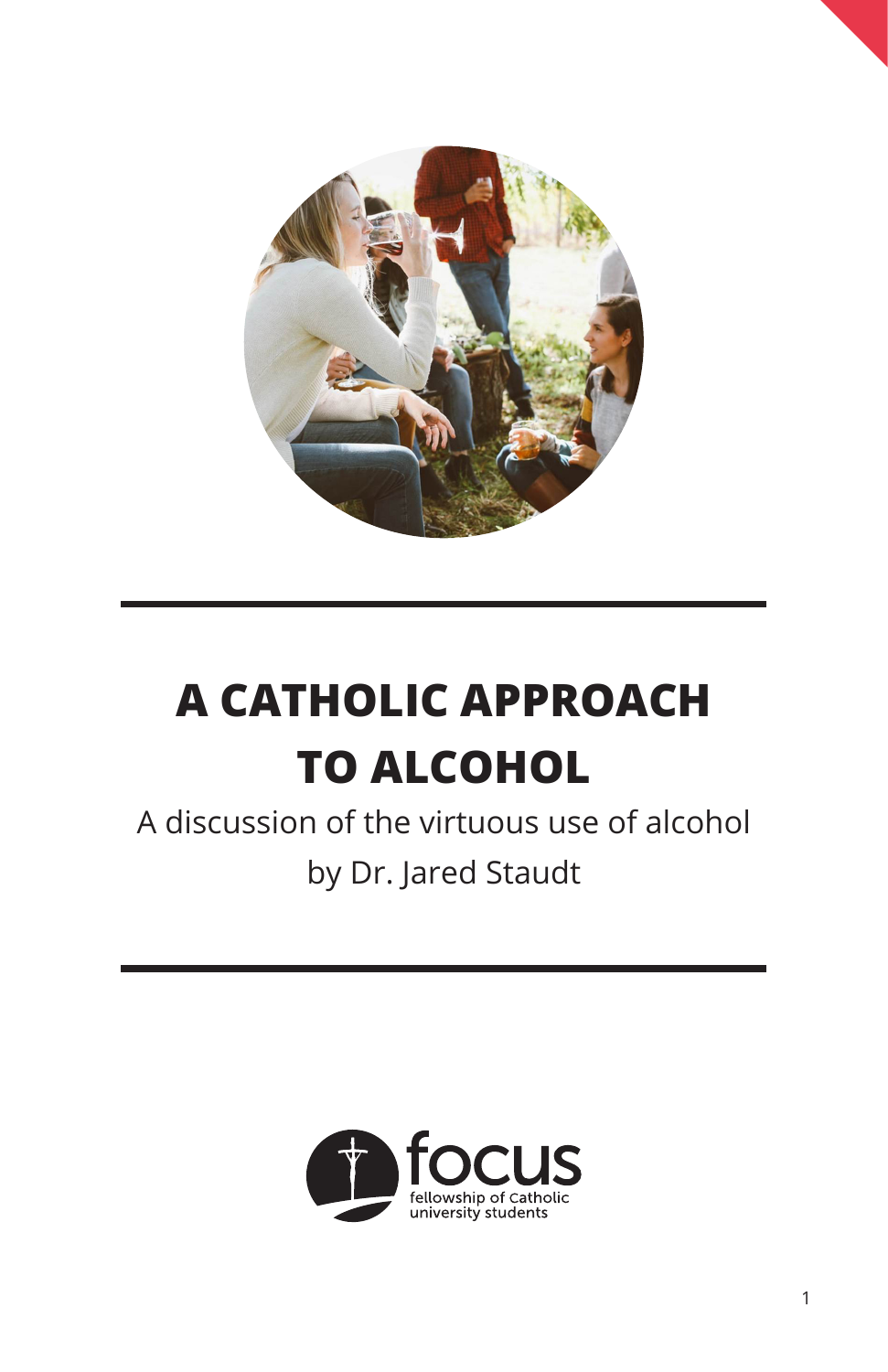### **A CATHOLIC APPROACH TO ALCOHOL**

The Catholic approach to almost anything finds a balance between two extremes. Alcohol is no different. We might think immediately of the extreme of drinking too much, especially on college campuses; but many Christians respond to that extreme by another, rejecting the legitimacy of alcohol outright. Any Catholic assessment of drinking must acknowledge the real social problems that arise with the abuse of alcohol, but it should address these problems by showing its proper use. A Catholic approach to drinking draws upon the Catholic tradition of festivity to integrate alcohol within rightly ordered relationships and the Church's efforts for evangelization.

#### **America and the Catholic Vision**

The Catholic Church offers a sacramental vision of reality. God uses physical signs and means to communicate with us and to bestow his grace upon us. The Son of God even took on our flesh to unite our humanity to his divinity. The Catholic tradition views alcohol through this sacramental lens, seeing it as a sign of God's blessing and even an object taken up in sacramental worship. Jesus continues to make himself present in the Eucharist, using the matter of wine to become his blood. Our secular culture, however, does not understand this vision, as it keeps the spiritual and temporal at odds in antisacramental fashion.

The United States, furthermore, has a troubled history with alcohol. As colonists and pioneers spread across the frontier, they used hard liquor as a way to store grain indefinitely and even as currency. This led

to a problem of drunkenness, which led in turn to strong temperance movements and the eventual banning of all alcohol during Prohibition in 1920. Some states still have restrictive liquor laws and the United States has a drinking age higher than most countries. Our country struggles with extremes—strong restrictions coupled with the use alcohol as an act of rebellion against these restrictions. Alcohol can also be used as an escape, with alcoholism leading to serious health problems, destroyed relationships, and even death.

The Catholic view, on the other hand, grew out of the ancient use of wine and beer as daily beverages, sometimes consumed in place of contaminated water, and which were integrated into normal social and religious life. Both drinks were used in the Bible for religious ritual, with wine serving as a key component of the Passover and beer (in its ancient form of *shekar*) used in the ritual libation of the drink offering. Jesus' first miracle at Cana showed God's blessing of alcohol as necessary for festivity and wine became an essential element of Catholic worship in the Eucharist. Throughout Church history, the monks have been instrumental in the production of beer and wine, as well as witnesses to how they should be ordered to the glory of God.

The Bible points us to the purpose of alcohol, as a blessing from God to "gladden the heart" (Psalm 104:15). The Psalms further instruct us to "raise the cup of salvation" as we call on the name of the Lord (116:13), an action used by Jesus at the Last Supper. The Church also offers an official beer blessing in the Book of Ritual, which it states God has offered to us as a "salutary remedy to the human race," so that "whoever shall drink it, may gain health in body and peace in soul." According to the Church's vision, alcohol should be ordered toward giving honor to God in thanksgiving and to promote our health and happiness. God sees alcohol as a sign of life, when consumed properly, rather than something that is undesirable or harmful in every case.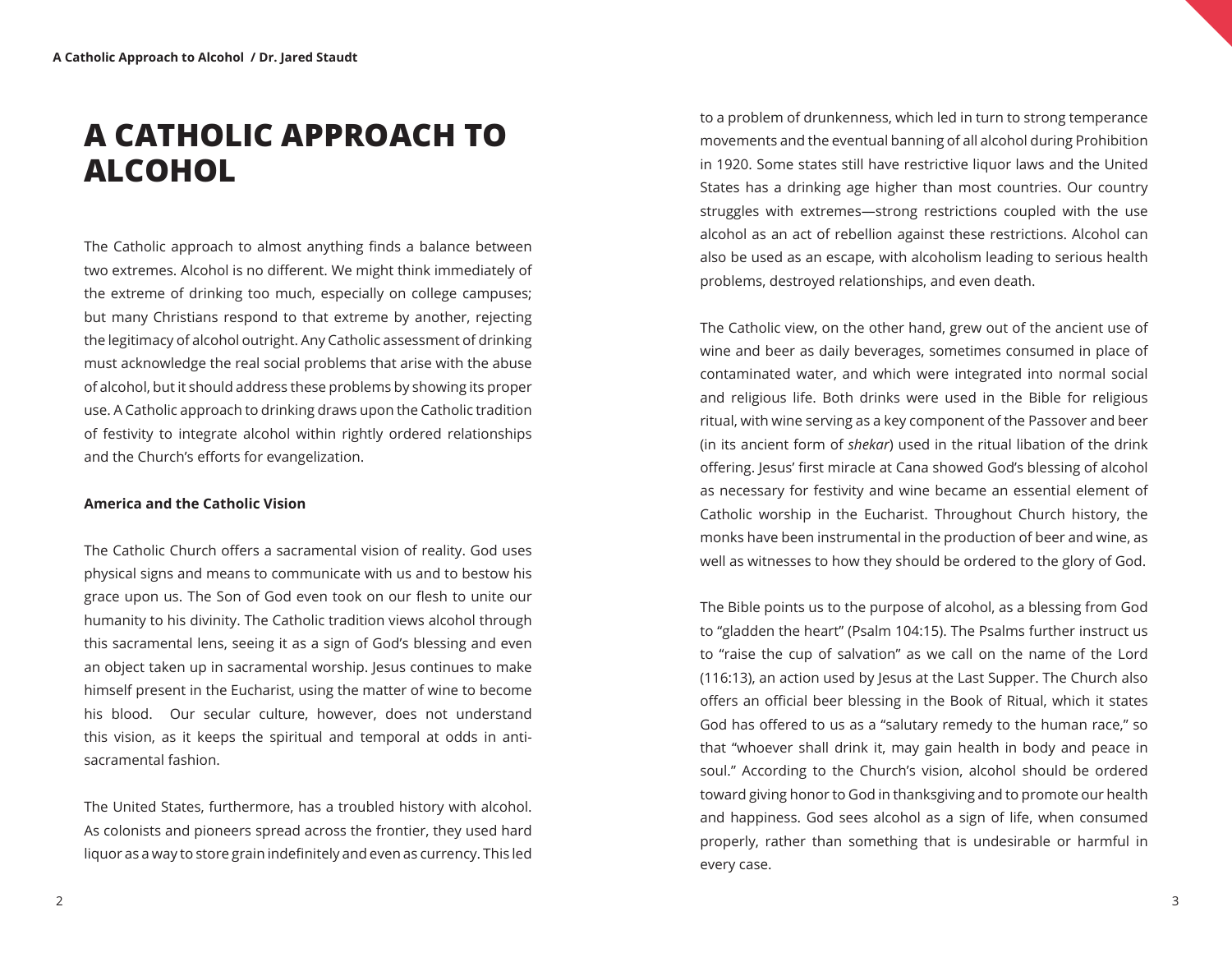#### **The Problem of Excess**

The Bible also shows the other side of drinking: its abuse. Anything good that God has created can be abused when we do not order it properly to him and to our own good. We become too attached to material things and allow them to divert us from higher things. The first abuse of alcohol can be seen in Noah's drunkenness, which occasioned the rebellion of his son Ham. Paul also speaks very clearly of how the abuse of alcohol can become an impediment to entering the Kingdom of Heaven, placing it within two of his lists of deadly sins (see 1 Cor 6:10 and Gal 5:21). Although some treat excessive drinking lightly, the Bible makes its gravity clear.

God's prohibitions do not seek to impose undue burdens on us but intend to direct us away from things that harm us. Drunkenness strikes at the very heart of our humanity by overshadowing and impairing the use of our distinctive faculties: reason and free will. These two faculties—our ability to know the truth and to choose the good freely—distinguish us from animals and enable us to enter into relationship with God. Anything that leads us away from our true good and from relationship with God we must affirm as evil. We know clearly enough that excessive drinking leads to many other sinful actions precisely because we lose our senses and true freedom.

Furthermore, excessive drinking hurts our health and impairs the safety of those around us. The *Catechism* lists drunkenness as a sin that violates the fifth commandment, undermining our own good and the good of others: "The virtue of temperance disposes us to avoid every kind of excess: the abuse of food, alcohol, tobacco, or medicine. Those incur grave guilt who, by drunkenness or a love of speed, endanger their own and others' safety on the road, at sea, or in the air" (§2290). This quote not only points us toward what to

avoid—every kind of excess—but also how to do it, through the virtue of temperance.

Virtue directs us to act according to right reason and to make good use of our freedom. The virtues are habits that perfect our mind and will. Temperance, in particular, directs us toward moderation in regard to the material things we desire: physical pleasure, eating, drinking, and sexuality. Many young people drink alcohol excessively in an attempt to escape from reality or as an act of rebellion. They want to lose control so they can engage in actions they know they should avoid. Through temperance, we can approach drinking with maturity and can order it toward the good of our health and our relationships with others.

#### **Some Guidelines for Catholic Drinking**

Rather than using alcohol as an escape, it should be consumed in affirmation of the goodness of life and others, through festivity and friendship. Chesterton famously said, "drink because you are happy, but never because you are miserable." We should always drink for the right reason, ordering our drinking to God in thanksgiving and praise. Catholic festivity has always included a role for celebratory drinking, alongside of eating, music, dancing, and fellowship, in order to mark the great feast days and important occasions. The feasts remind us of why we should be happy, and properly ordered drinking adds joy to these occasions.

We also should drink in friendship, with our drinking building toward genuine community, rather than in isolation. It should bring us closer to others and facilitate conversation, helping to center discussion and make it easier to share with others. Drinking with family or friends in the proper setting provides a good check against drinking too much.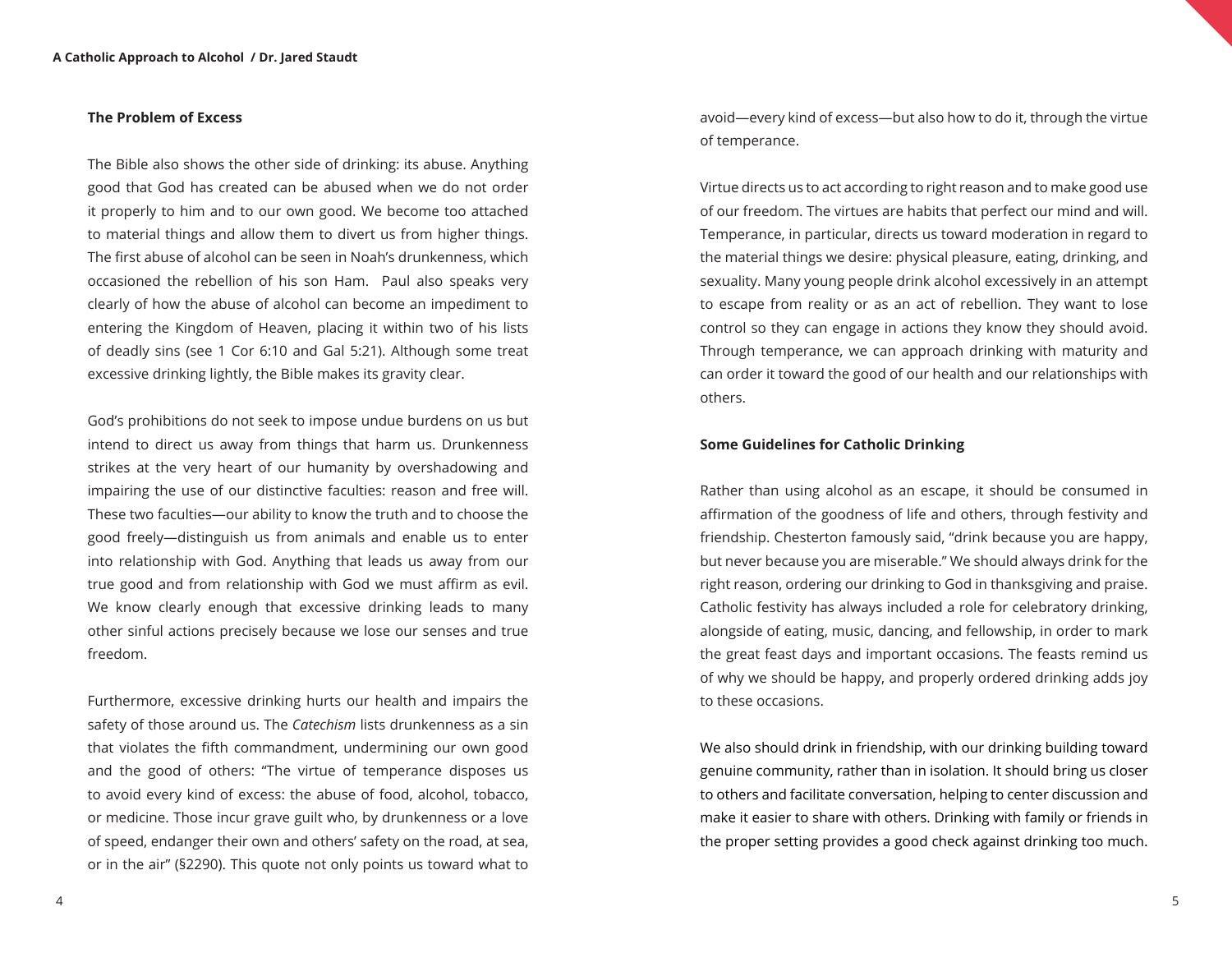This is especially true over a meal, which reminds us that wine and beer are foodstuff, made from ingredients meant to be consumed as part of a healthy diet—grapes and barley. This distinguishes them from drugs, substances not part of an ordinary, health diet and that cause bodily harm and social isolation. Eating with food limits the absorption of alcohol and shows its connection to health, as part of one's diet rather than a crutch.

Furthermore, it is important to limit how much we drink, both on a single occasion and in our lives in general. We should know how much we can reasonably and safely drink without becoming impaired. An individual's limit varies by weight, sex, and age, but most people can consume two or three drinks in a day. We also take care not to drink too often, making sure they we do not become too attached. The Church offers us periods of penance and fasting throughout the year (every Friday and the season of Lent), which provide a natural time to check our drinking habits and make sure they are properly ordered. Finally, Catholic drinking should respect the law (see Romans 13). In traditionally Catholic countries, young adults learn how to drink in the context of the family. It is legal in most states at any age to drink with parents at home, enabling parents to be the ones to model a virtuous and Catholic approach, rather than leaving adolescents to learn poor drinking habits high school and college. Although the United States has a higher drinking age than other countries, this does not mean the law should be overlooked; this could foster an unhealthy rebellious attitude. Furthermore, underage drinking frequently occurs in unhealthy and even dangerous environments. Catholics should encourage drinking with maturity and respect, with the appropriate group and at the appropriate time.

#### **Conclusion: Holiness and Evangelization**

The Bible and the Catholic tradition make it clear that alcohol can be rightly ordered in accord with a healthy and holy life. That does not take away from the real danger that exists from its abuse. Alcohol is not a necessity of life (apart from the necessity of wine for Mass), and we must be willing to abstain from it if it serves as a temptation or distraction. We must subordinate everything to our ultimate goal: eternal union with God in heaven. To be holy, God must shape all that we do, including our drinking. Ultimately, our habits must pass this holiness test. Either our drinking can be ordered toward the glory of God, or, if it cannot, it should be plucked out as something that takes us away from him.

One way in which drinking can serve holiness is by directing it toward evangelization. Many parishes and apostolates have used alcohol to engage in conversation and to promote festivity. Many young adults, of the proper drinking age, find themselves more willing to attend an event or talk about personal things in a pub, rather than receiving a direct invitation to church. Using alcohol (following the proper guidelines) for the New Evangelization actually takes us back to the Church's own tradition. The monks were the great producers of wine and beer for a reason: they used them to foster their own community life, which included hospitality and the service of the sick and pilgrims.

A Catholic approach to alcohol must be countercultural, offering a witness of health, happiness, and holiness to a society lacking all of these. Bl. Pier Giorgio Frassati may provide a perfect model in this rolling a barrel of wine down the street and buying his friends a round of beer, while remaining more focused on prayer and service of the poor. As Catholics we should model the virtues, especially temperance, while also witnessing to the great joy we have in Christ and expressing that joy festively and in friendship. In this we will anticipate Jesus' promise to "eat and drink at my table in my kingdom" (Luke 22:30).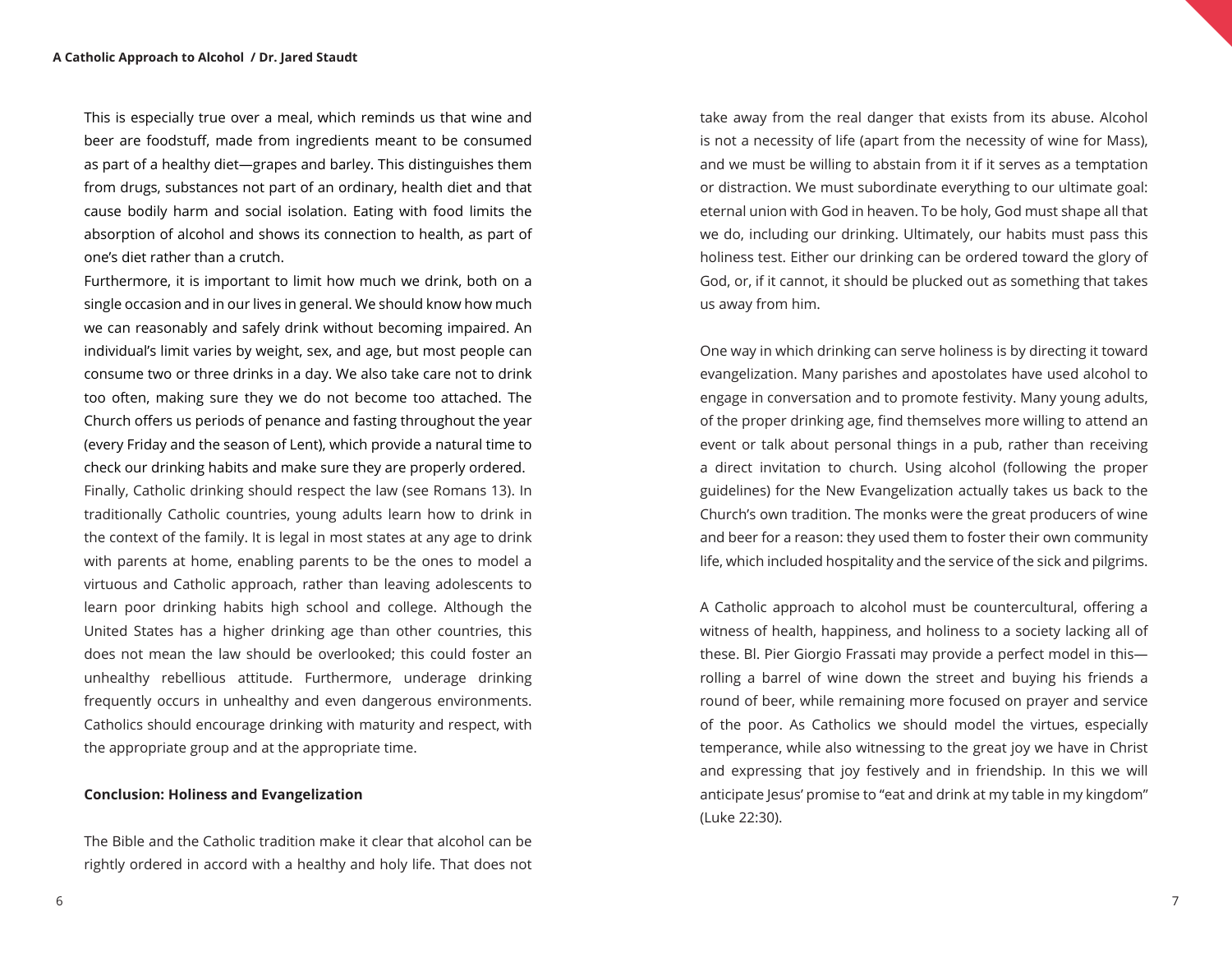**Discussion Questions:**

- **1. What convicted or challenged you the most in this article and why?**
- **2. According to the article, alcohol has been a part of American culture from its earliest days. In what ways has drinking in excess impacted our culture, both historically and in the present?**
- **3. How has alcohol affected your life, both positively and negatively? How has it impacted your relationships? Your health? Your free time?**
- **4. This article lays out the reasons against drinking in excess and drinking underage. What aspects of this issue are you still wrestling with?**
- **5. What is one step God is inviting you to take to grow in how you live out this teaching?**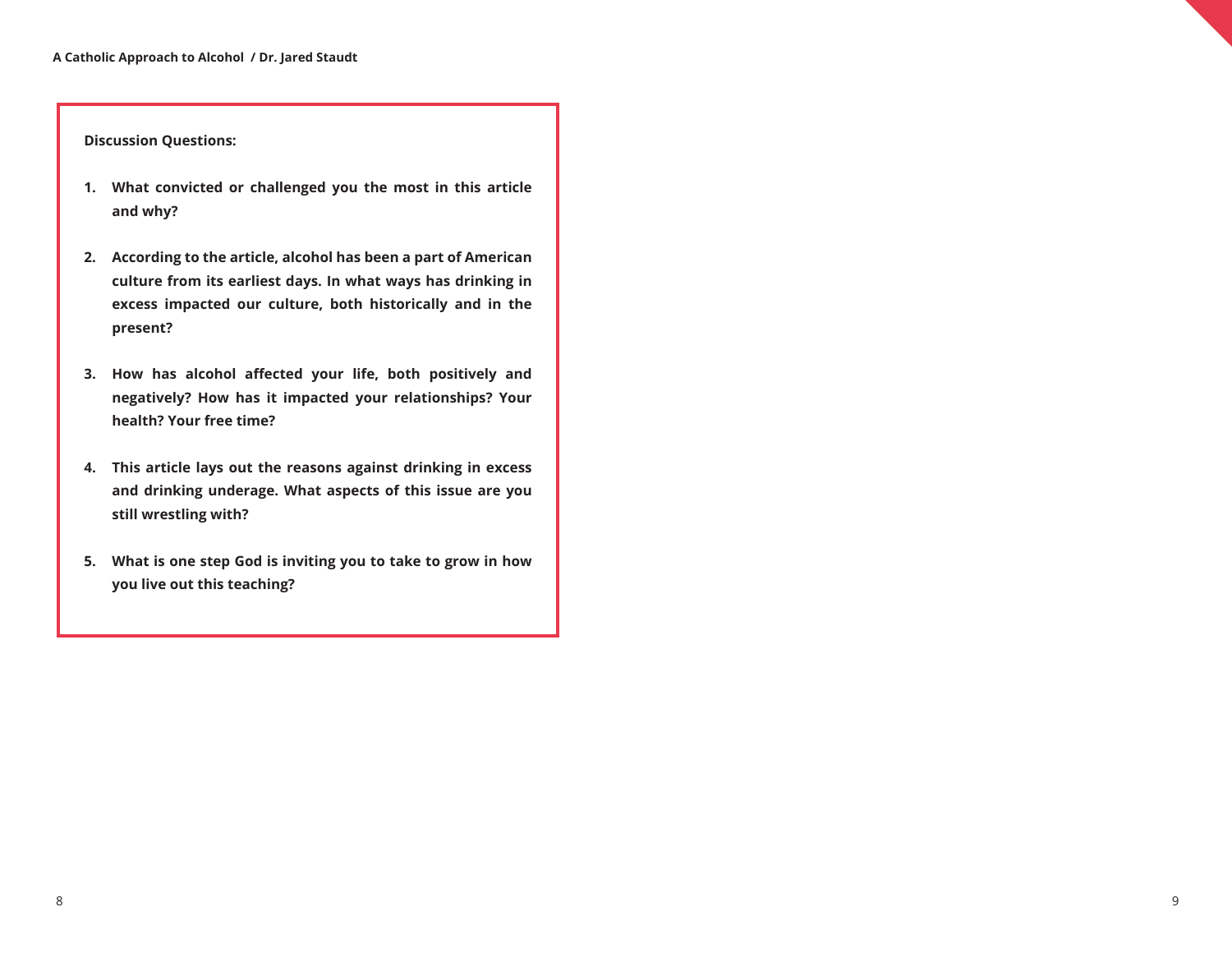#### **FOCUS Equip**

'FOCUS Equip' is based on Ephesians 4:12 "for the equipment of the saints, for the work of the ministry, for building up the body of Christ." These materials seek to equip you for lifelong Catholic mission. We would love to hear your feedback at: focusequip@focus.org